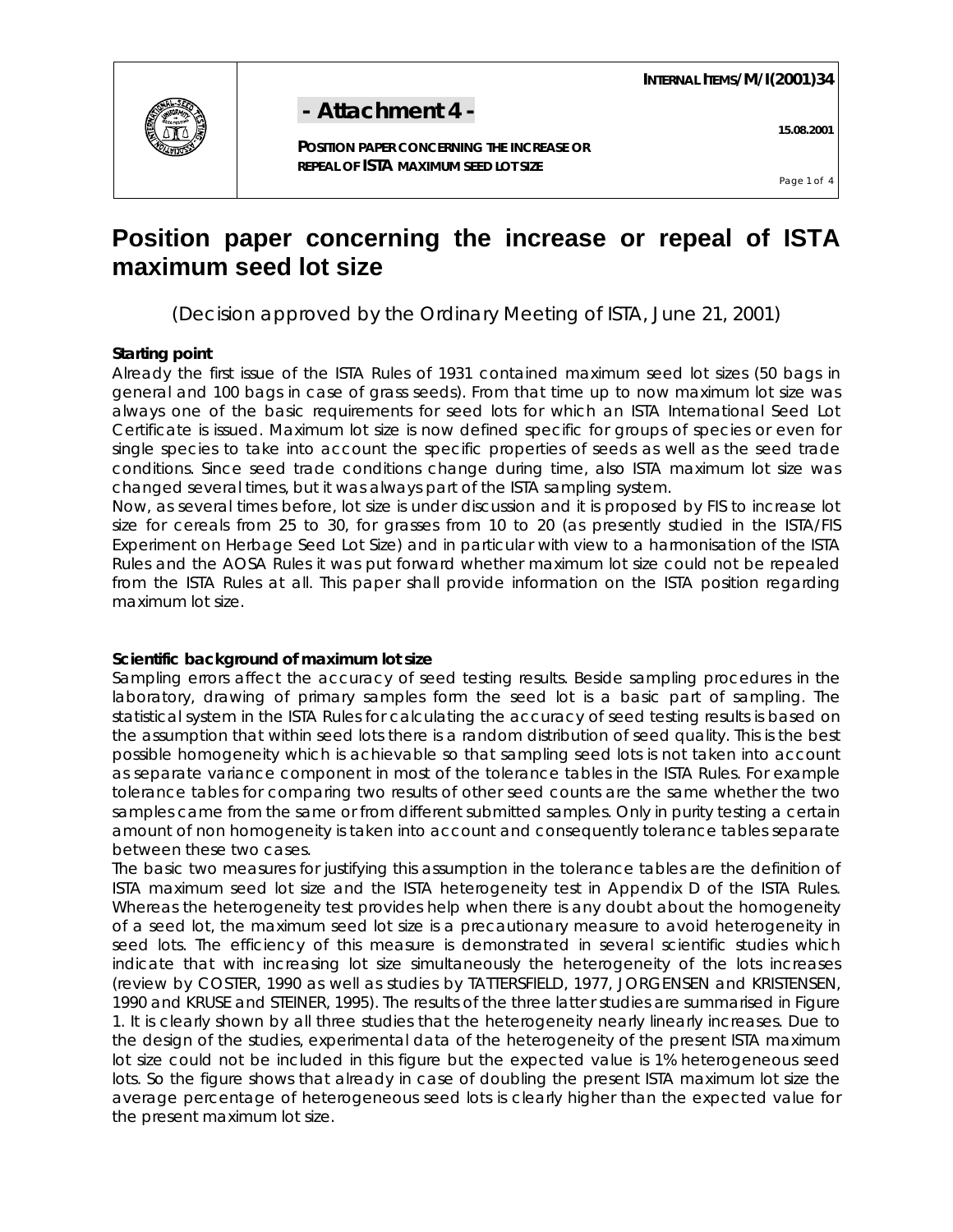| - Attachment 4 - | 15.08.2001<br><b>POSITION PAPER CONCERNING THE INCREASE OR</b> |
|------------------|----------------------------------------------------------------|
|                  | REPEAL OF ISTA MAXIMUM SEED LOT SIZE<br>Page 2 of 4            |

Furthermore, the results from Germany (KRUSE and STEINER, 1995) clearly indicated that in small scaled seed production heterogeneity is a greater problem than in large scaled seed production. However, also in the large scaled production heterogeneity increases with lot size. Confirming this result COPELAND *et al.* (1999) reported that even for the large scaled facilities of midwest US grass seed production "Excessive heterogeneity often exists in large seed lots, especially from natural production units (e.g. fields). Such seed lots are seldom if ever blended by state-of-the-art equipment, but are simply conditioned, bagged, and marketed. Thus, the inherent heterogeneity commonly occurs among the containers (bags) in seed lots". And the authors concluded "As explained earlier, there are good reasons for the seed size restrictions on seed lots."



Figure 1: Increase of heterogeneity of seed lots with increasing lot size as determined in 3 different studies. (from KRUSE, 1999)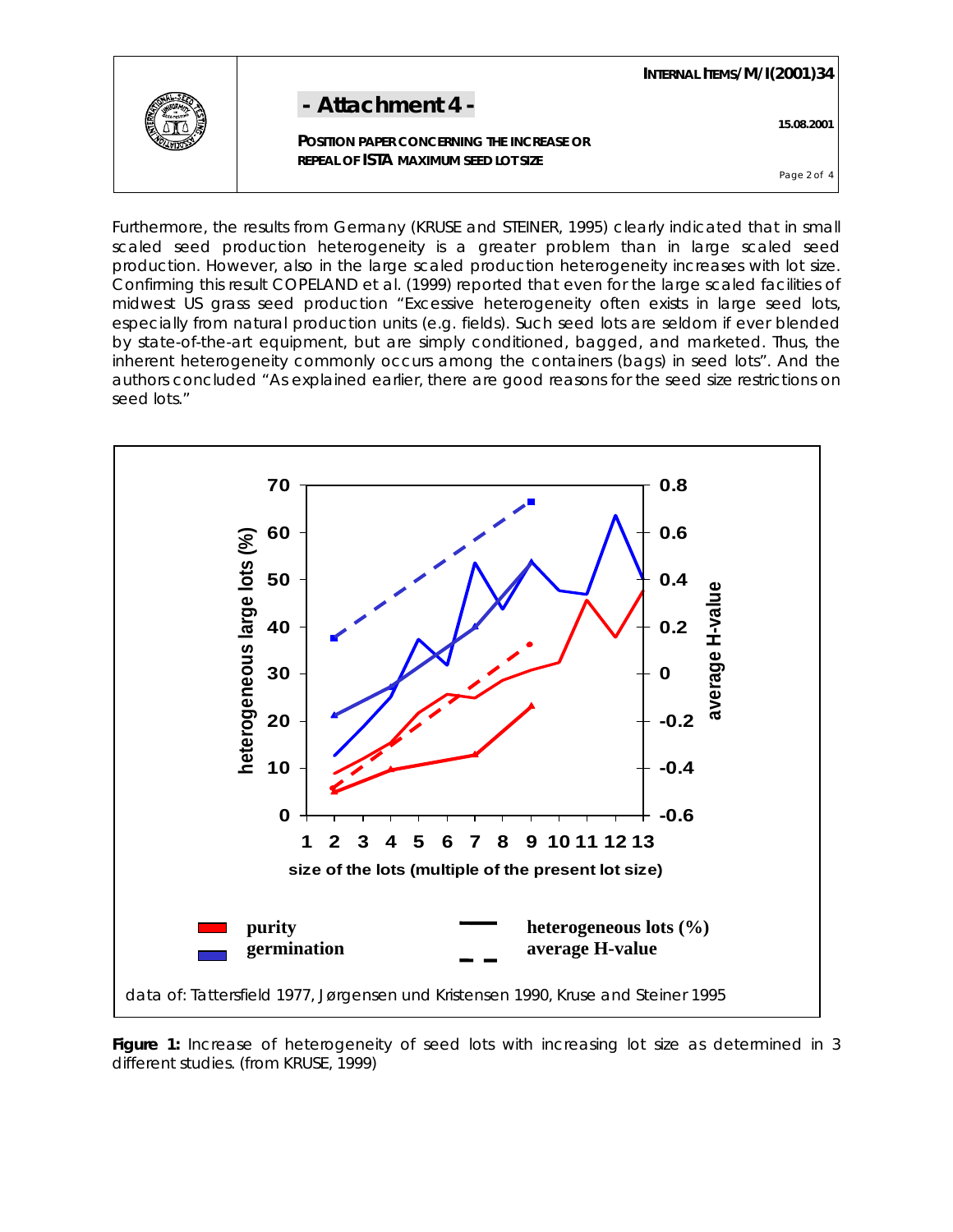

**- Attachment 4 - 15.08.2001** 

 **POSITION PAPER CONCERNING THE INCREASE OR REPEAL OF ISTA MAXIMUM SEED LOT SIZE**

 **INTERNAL ITEMS/M/I(2001)34**

Page 3 of 4

Heterogeneity in seed lots is a greater problem in chaffy seeds than in non chaffy seeds. In the ISTA/FIS Experiment on Herbage Seed Lot Size in the first phase 88 seed lots of twice ISTA maximum seed lot size were tested for heterogeneity. 75% of the big grass seed lots were classified as heterogeneous according to the ISTA heterogeneity test. So there can be no doubt that in case of increasing or repealing ISTA maximum lot size the heterogeneity of lots will increase.

#### **Consequences**

The increasing heterogeneity in case of increasing or repealing ISTA maximum lot size will lead to higher sampling errors when drawing the primary samples out of the seed lot. A strategy might be to stick to the heterogeneity test and the requirement that within seed lots only random distribution is acceptable, but by this strategy the statistical system of the ISTA Rules will not meet the practical situation. This is not acceptable. To overcome this increase of heterogeneity in seed lots it is a common idea to increase the sampling intensity, i.e. the number of primary samples drawn from the seed lot. As shown by KRUSE (1997) in case of heterogeneity it is efficient to draw several primary samples. However, the increase over the present 30 samples at maximum of very restricted efficiency and offers no solution. Consequently, the consequence will be that the accuracy of the seed testing results will be finally impaired (KRUSE, 1997). This will mean the reliability of the decisions made on the seed lots in seed certification systems or in negotiations between buyer and seller will be lower. Consequently, in contrast to the practice up to now, the heterogeneity of the seed lots will have to be taken into account in the statistical system of the ISTA Rules for all quality traits. Tolerance tables as well as the heterogeneity test will have to be changed to reflect the new situation. Since the experimental data base for this modification is presently very small, assumptions must be made which have to be agreed within ISTA between the responsible technical committees. Therefore at this time no exact quantification can be given for the factor by which the tolerance will have to be broader, preliminary estimations are between 5 and 20%.

A further fact must be considered in this discussion. The aim of the test results on an ISTA International Seed Lot Certificate is to represent the average quality of the lot. By drawing not one but a number of primary samples from the seed lot, the heterogeneity in the seed lot affects not unrestricted the accuracy of test results. But going beyond this aim, the buyer of only some of the containers of a lot expects that the results given on the certificate and on the label represent the quality of the containers he bought. Although this expectation is statistically not really justified, it is a common expectation in seed trade practice. And here it has to be realised that the reliability of the test results with view to this expectation is not unrestricted but directly impaired by a heterogeneity among the containers in the seed lot. So from the viewpoint of the consumer, who buys a few bags from a seed lot, heterogeneity of seed lots is much more important than from the viewpoint of the producer, whose interest it is that the lot meets the quality standards e.g. in a seed certification system.